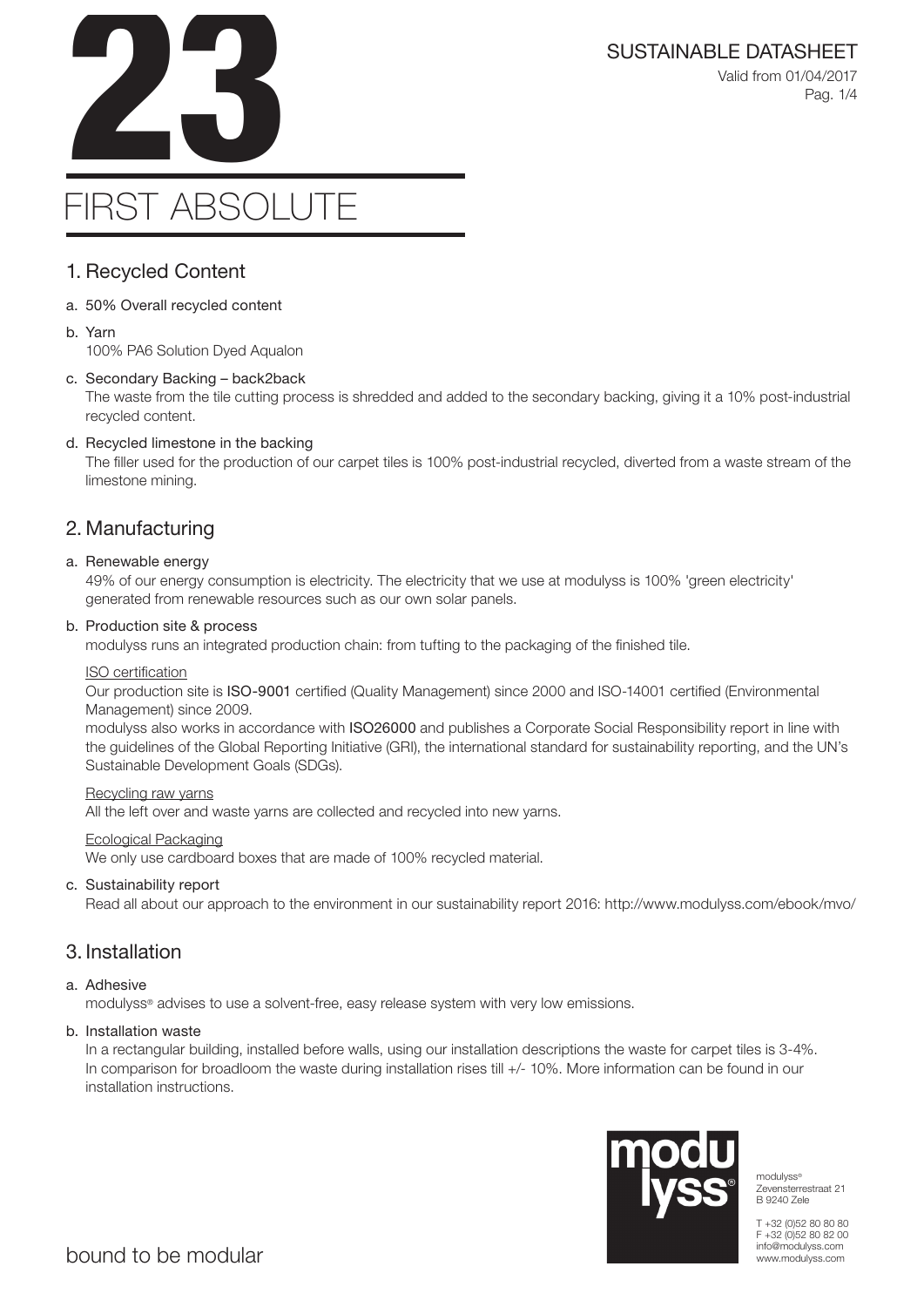## SUSTAINABLE DATASHEET

product: First Absolute Pag. 2/4

# 4. End of Life

a. Re-use

At the end of life, after cleaning, carpet tiles can be re-used in non-critical areas, to extend the product life.

b. Recycling

Carpet tiles can be used as raw material for the backing of new carpet tiles in our back2back program.

c. CARE

Partnership modulyss®/Vanheede Environment Group in which carpet tiles are converted into secondary fuel to reduce  $\mathrm{CO}_2$  emissions significantly. The minerals are extracted from the carpet tiles and recycled into raw material for the cement production industry, which results in  $\pm$  50% recycling of our carpet tiles.

# 5. Voc's & Chemical Substances

This product fulfills the testing criteria for emissions of:

- a. DIBT (DE) Deutsche Institute für BauTechnik TVOC28<1,0 mg/m³ This product is DIBT-certified, Abz-nummer Z-156.601-604.
- b. CRI (US and international) Carpet & Rug Institute

Compliant to the requirements of Green Label Plus, GLP 1100 (see LEED®, point 6.b)

c. GUT (DE)

Gemeinschaft Umwelfreundlicher Teppichboden

TVOC28<100 μg/m³

This product meets the GUT-criteria, GUT-license number E0CAEA17. These criteria include VOC tresholds, odour and chemical substances.

d. REACH (EU)

modulyss® complies with the strict European REACH standards.

e. Sundahus (SE)

SundaHus Miljödata is a system of health and environmental assessment of products in the construction and real estatebusinesses. The core of the system is a database of substances, materials and products. B-rating.

f. M1 (FI)

This certificate is granted by the Building Information Foundation RTS sr. The aim of the classification is to enhance the development and the use of low-emitting building materials to create a healthy indoor environment.

# 6. Environmental Product Declaration (EPD)

An EPD is a standardized way to provide information on the environmental impact of a product during the entire life. They include information on the environmental impact of raw material extraction and production, energy use and efficiency, content of materials and chemical substances, emissions to air, soil and water and waste generation. A product-specific EPD in accordance with the ISO14025 and EN15804, is available for this product. The EPD-declaration-number is EPD-MOD-20170077-CBC1-EN.



modulyss® Zevensterrestraat 21 B 9240 Zele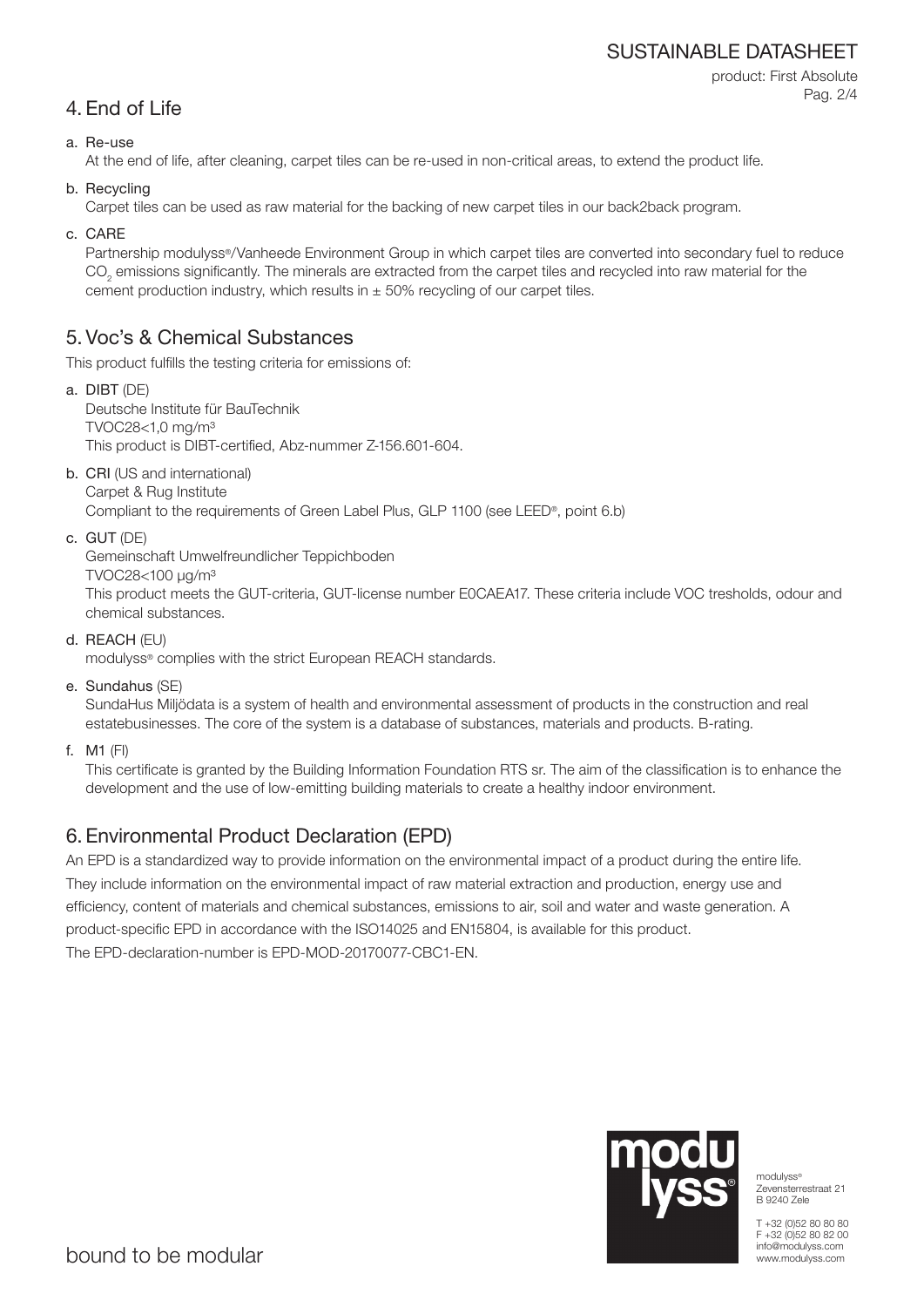SUSTAINABLE DATASHEET

product: First Absolute

Pag. 3/4

# 7. Compliance to Green Building Certifications

## a. BRE Global (UK)

Building Research Establishment This product can contribute towards credits in:

## Hea 02 – Indoor Air Quality

To recognise and encourage a healthy internal environment through the specification and installation of appropriate ventilation, equipment and finishes.

- Use of a low-emission adhesive on installation (BN EN 13999-1:2007) can contribute to this credit.
- modulyss® carpet tiles meet the requirements of EN14041, including E1 classification for formaldehyde emissions, and can contribute to the credit for a healthy indoor air quality.

## Hea 05 – Acoustic performance

To ensure the buildings' acoustic performance including sound insulation meet the appropriate standards for its purpose. This product is highly sound-absorbent. It reduces contact noise by 29 decibels (ΔL<sub>w</sub> - ISO 10140) and has an absorption coefficient of 0.20 (ISO 354).

## MAT 1 – Life Cycle Impact

## BREEAM Rating Offices

## Certificate ENP 428 j, A rating – Eco point score 0.327

To recognise and encourage the use of construction materials with a low environmental impact (including embodied carbon) over the full life cycle of the building. For more information on the Green Guide to Specification visit www.bre. co.uk/greenguide or www.greenbooklive.com

## MAT 5 – Designing for Robustness

To recognise and encourage adequate protection of exposed elements of the building and landscape, therefore minimising the frequency of replacement and maximising materials optimisation. This product satisfies the requirements of EN1307 classification, class 33 - LC2 for intensive use in a contract environment.

## WST 01 – Construction Waste Management

To promote resource efficiency via the effective management and reduction of construction waste. This product can contribute to waste reduction on site. See item 3, installation, for more details. Concerns cutting waste on installation of carpet tiles.

## b. LEED (US and international)

Leadership in Energy and Environmental Design modulyss products can contribute to the following LEED v4 credits:

- MR credit: Interiors Life-Cycle Impact Reduction
- MR credit: Building product disclosure and optimization Environmental Product Declarations

MR credit: Building product disclosure and optimization - Sourcing of raw materials MR4 Post-Industrial recycled content: 50% MR4 Post-Consumer recycled content: 0%

- MR credit: Building product disclosure and optimisation Material ingredients
- MR credit: Construction and demolition waste management
- EQ credit: Low emitting materials
- EQ credit: Indoor air quality assesment
- EQ credit: Acoustic performance.

Products are not reviewed under LEED, LEED credit requirements cover the performance of materials in aggregate, not the performance of individual products of brands. For more information on LEED, visit www.usgbc.org/contact

c. HQE (FR)

## Haute Qualité Environnementale

In 2005 modulyss® was awarded the HQE certificate by FDES in accordance with NF P01 010. This product can contribute to seven of the 13 HQE targets as follows:



modulyss® Zevensterrestraat 21 B 9240 Zele